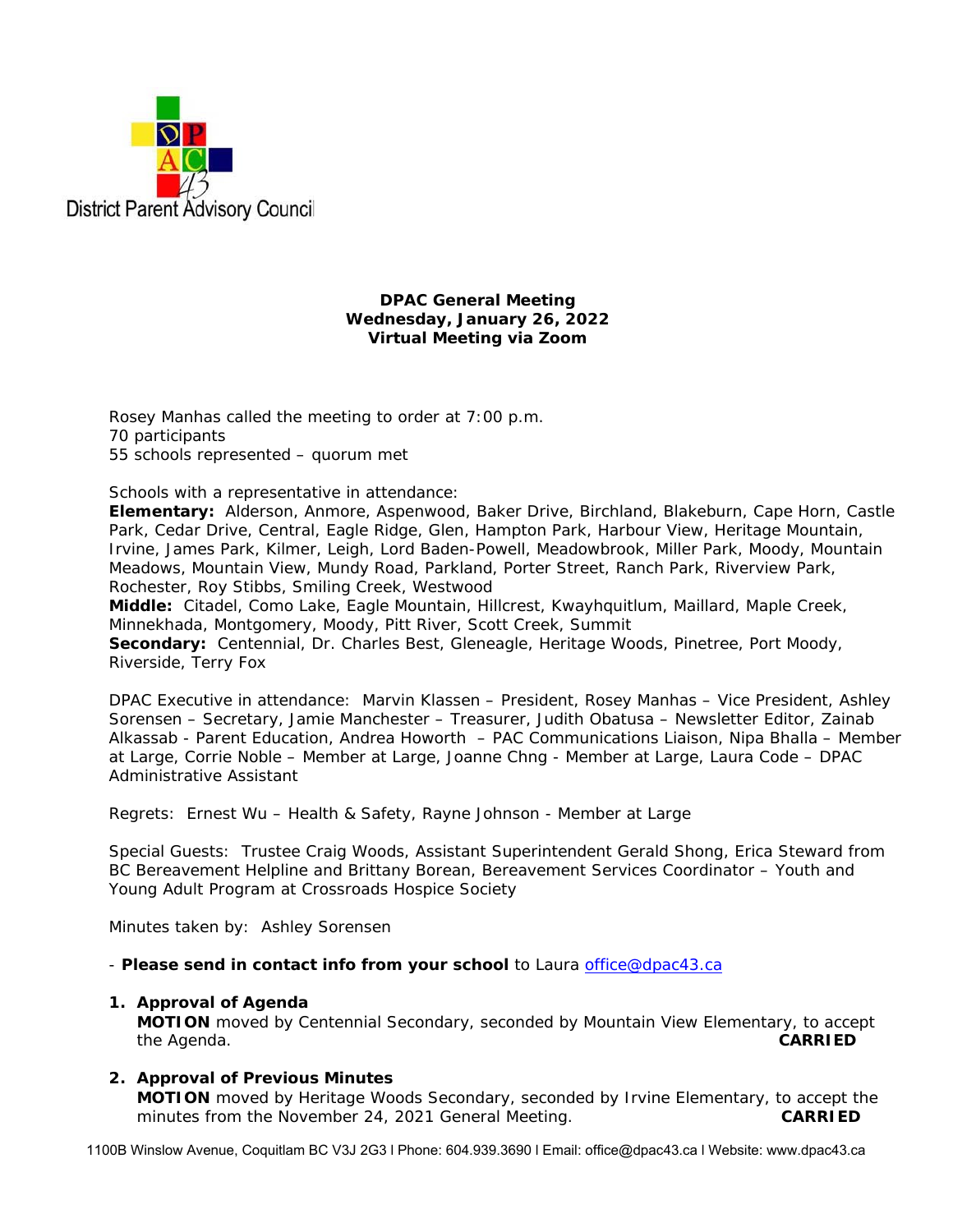# **3. Treasurer's Report - Jamie Manchester**

- <sup>−</sup> Income Statement January 2022
- <sup>−</sup> This month our expenses were telephone for \$82.97, payroll \$1843.03, WorkSafeBC \$25.71, Director's Insurance \$1452.00 and November speakers \$300.00. We have \$32,151.88 in our Operations account and \$2,674.79 in our Gaming account.

# **4. Assistant Superintendent's Report - Gerald Shong**

- We have Rapid tests arriving soon to schools. Each teacher will be provided with two tests, no tests are available for students at this time.
- We have not had any closures to date.
- There are changes to the daily health check. Please review these and continue with the checks.
- No test, no fever and you feel better, you may come back to school.
- If a test is done and it is positive self-isolate for five days and with no fever and a reduction in symptoms you can return in five days but avoid health facilities for another five days.
- <sup>−</sup> Call 811 if you have questions.
- <sup>−</sup> Registration has ended for Programs of choice K- Grades 6.
- The District received 573 applications with 305 for French Immersion, 228 for Montessori, and 40 for Mandarin. 80 students have not been given a placement, but many will before September due to moving, changes in choice so more will be moved into spots as they become available.
- <sup>−</sup> Kindergarten registration and Cross Catchment enrollment is next week.
- We have Spring Break fast approaching and we are starting the budget process.
- Fraser Health is monitoring and the District is trying to stay open.

## **5. BC Bereavement Hotline**

## **A.** Stages of Grief  $\overline{\phantom{a}}$  - Erica Stewart

- Grief is internal and you may experience feeling lonely, anxiety, overwhelm and quilt.
- <sup>−</sup> Mourning is an outward expression you can cry, talk, go to a funeral, do rituals, attend celebrations, have visible signs of being worn down.
- The Stages of Grief are not linear.
- <sup>−</sup> You can have physical symptoms of headaches, loss of appetite, and energy loss.
- You can hop around in these feelings for days or weeks.
- <sup>−</sup> Normalize what you feel, its ok.
- <sup>−</sup> Grieving Styles are Intuitive (feel) strong emotions, Instrumental (do) practical problem solver, Blended (mix) combo of Intuitive and Instrumental, or Dissonant (conflict) internal reactions do not match external expressions.
- Effects of Covid-19 we have a lack of rituals, it can feel very sudden, we have social isolation and sometimes guilt.
- BC Bereavement has a Monday to Friday 9-5 hotline.
- <sup>−</sup> There is also the Suicide Grief Support Group and Homicide Grief Support.
- www.bcbh.ca Resources are under the resources tab.

## **B.** Crossroads Hospice **- Brittany Borean** *Brittany Borean* - Brittany Borean

- Brittany is a loss of loved one support worker.
- Crossroads is the Tri-Cities hospice, it has 10 beds and operates a thrift shop and offers grief support for residents.
- They offer grief support for adolescents.
- 1 in 14 will loose a parent or sibling in Canada before 18.
- It is a youth centered program that helps support people with anger and anxiety. They may also experience massive sleep changes, can't get out of bed, concentration and memory issues, academic changes and isolation from family and peers.
- As they get older, they will continue to grieve their loss.
- Depending on the age will affect how they grieve.
- The teens are often called the Forgotten mourners. They might not seek support or grieve

1100B Winslow Avenue, Coquitlam BC V3J 2G3 l Phone: 604.939.3690 l Email: office@dpac43.ca l Website: www.dpac43.ca